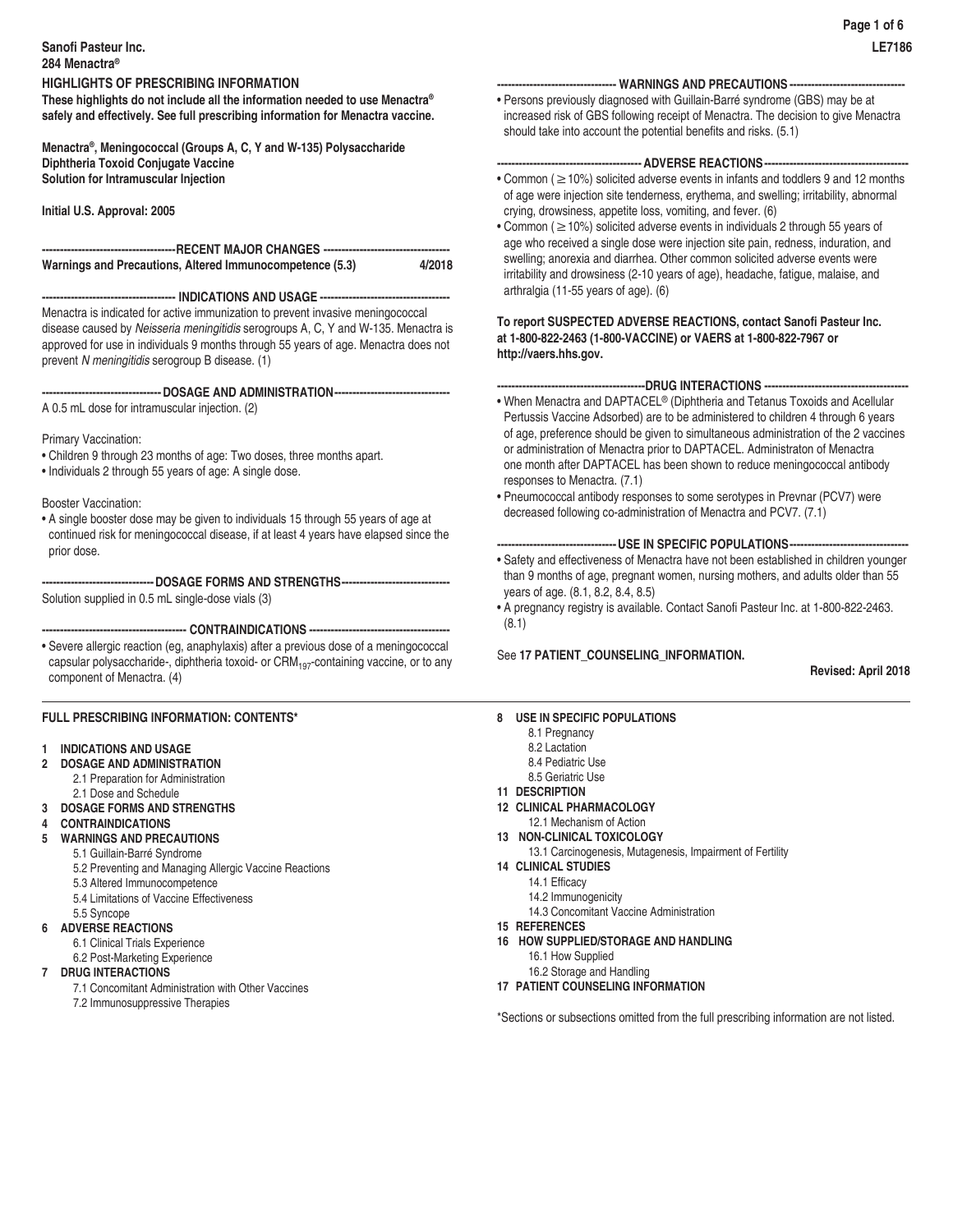# **FULL PRESCRIBING INFORMATION:**

### **1 INDICATIONS AND USAGE**

Menactra®, Meningococcal (Groups A, C, Y and W-135) Polysaccharide Diphtheria Toxoid Conjugate Vaccine, is indicated for active immunization to prevent invasive meningococcal disease caused by *Neisseria meningitidis* serogroups A, C, Y and W-135. Menactra is approved for use in individuals 9 months through 55 years of age. Menactra does not prevent *N meningitidis* serogroup B disease.

# **2 DOSAGE AND ADMINISTRATION**

### **2.1 Preparation for Administration**

Menactra is a clear to slightly turbid solution. Parenteral drug products should be inspected visually for particulate matter and discoloration prior to administration, whenever solution and container permit. If any of these conditions exist, the vaccine should not be administered.

Withdraw the 0.5 mL dose of vaccine from the single-dose vial using a sterile needle and syringe.

### **2.2 Dose and Schedule**

Menactra is administered as a 0.5 mL dose by intramuscular injection. Do not administer this product intravenously or subcutaneously.

#### *Primary Vaccination:*

• In children 9 through 23 months of age, Menactra is given as a 2-dose series three months apart. • Individuals 2 through 55 years of age, Menactra is given as a single dose.

#### *Booster Vaccination:*

• A single booster dose may be given to individuals 15 through 55 years of age at continued risk for meningococcal disease, if at least 4 years have elapsed since the prior dose.

### **3 DOSAGE FORMS AND STRENGTHS**

Menactra is a solution supplied in 0.5 mL single-dose vials. [See *Description (11)* for a complete listing of ingredients.]

#### **4 CONTRAINDICATIONS**

Severe allergic reaction (eg, anaphylaxis) after a previous dose of a meningococcal capsular polysaccharide-, diphtheria toxoid- or CRM197-containing vaccine, or to any component of Menactra [see *Description (11)*].

### **5 WARNINGS AND PRECAUTIONS**

### **5.1 Guillain-Barré Syndrome**

Persons previously diagnosed with Guillain-Barré syndrome (GBS) may be at increased risk of GBS following receipt of Menactra. The decision to give Menactra should take into account the potential benefits and risks.

GBS has been reported in temporal relationship following administration of Menactra (1) (2). The risk of GBS following Menactra vaccination was evaluated in a post-marketing retrospective cohort study [see *Post-Marketing Experience (6.2)*].

#### **5.2 Preventing and Managing Allergic Vaccine Reactions**

Prior to administration, the healthcare provider should review the immunization history for possible vaccine sensitivity and previous vaccination-related adverse reactions to allow an assessment of benefits and risks. Epinephrine and other appropriate agents used for the control of immediate allergic reactions must be immediately available should an acute anaphylactic reaction occur.

### **5.3 Altered Immunocompetence**

#### • *Reduced Immune Response*

Some individuals with altered immunocompetence, including some individuals receiving immunosuppressant therapy, may have reduced immune responses to Menactra.

#### • Complement Deficiency

Persons with certain complement deficiencies and persons receiving treatment that inhibits terminal complement activation (for example, eculizumab) are at increased risk for invasive disease caused by *N meningitidis*, including invasive disease caused by serogroups A, C, Y and W-135, even if they develop antibodies following vaccination with Menactra. [See Clinical Pharmacology (12).]

#### **5.4 Limitations of Vaccine Effectiveness**

Menactra may not protect all recipients.

#### **5.5 Syncope**

Syncope (fainting) has been reported following vaccination with Menactra. Procedures should be in place to prevent falling injury and manage syncopal reactions.

#### **6 ADVERSE REACTIONS**

### **6.1 Clinical Trials Experience**

Because clinical trials are conducted under widely varying conditions, adverse reaction rates observed in the clinical trials of a vaccine cannot be directly compared to rates in the clinical trials of another vaccine and may not reflect the rates observed in practice.

#### *Children 9 Through 12 Months of Age*

The safety of Menactra was evaluated in four clinical studies that enrolled 3721 participants who received Menactra at 9 and 12 months of age. At 12 months of age these children also received one or more other recommended vaccines [Measles, Mumps, Rubella and Varicella Virus Vaccine Live (MMRV) or Measles, Mumps, and Rubella Virus Vaccine (MMR) and Varicella Virus Vaccine Live (V) each manufactured by Merck & Co., Inc., Pneumococcal 7-valent Conjugate Vaccine (Diphtheria CRM $_{197}$  Protein) manufactured by Wyeth Pharmaceuticals Inc. (PCV7), Hepatitis A Vaccine manufactured by Merck & Co., Inc. (HepA). A control group of 997 children was enrolled at 12 months of age and received two or more childhood vaccines [MMRV (or MMR+V), PCV7, HepA] at 12 months of age [see *Concomitant Vaccine Administration (14.3)*]. Three percent of individuals received MMR and V, instead of MMRV, at 12 months of age.

The primary safety study was a controlled trial that enrolled 1256 children who received Menactra at 9 and 12 months of age. At 12 months of age these children received MMRV (or MMR+V), PCV7 and HepA. A control group of 522 children received MMRV, PCV7 and HepA. Of the 1778 children, 78% of participants (Menactra, N=1056; control group, N=322) were enrolled at United States (US) sites and 22% at a Chilean site. (Menactra, N=200; control group, N=200).

#### *Individuals 2 Through 55 Years of Age*

The safety of Menactra was evaluated in eight clinical studies that enrolled 10,057 participants aged 2-55 years who received Menactra and 5,266 participants who received Menomune® – A/C/ Y/W-135, Meningococcal Polysaccharide Vaccine, Groups A, C, Y and W-135 Combined. There were no substantive differences in demographic characteristics between the vaccine groups. Among Menactra recipients 2-55 years of age 24.0%, 16.2%, 40.4% and 19.4% were in the 2-10, 11-14, 15-25 and 26-55-year age groups, respectively. Among Menomune – A/C/Y/W-135 recipients 2-55 years of age 42.3%, 9.3%, 30.0% and 18.5% were in the 2-10, 11-14, 15-25 and 26-55-year age groups, respectively. The three primary safety studies were randomized, activecontrolled trials that enrolled participants 2-10 years of age (Menactra, N=1713; Menomune – A/C/Y/W-135, N=1519), 11-18 years of age (Menactra, N=2270; Menomune – A/C/Y/W-135, N=972) and 18-55 years of age (Menactra, N=1384; Menomune – A/C/Y/W-135, N=1170), respectively. Of the 3232 children 2-10 years of age, 68% of participants (Menactra, N=1164; Menomune – A/C/Y/W-135, N=1031) were enrolled at US sites and 32% (Menactra, N=549; Menomune – A/C/Y/W-135, N=488) of participants at a Chilean site. The median ages in the Chilean and US subpopulations were 5 and 6 years, respectively. All adolescents and adults were enrolled at US sites. As the route of administration differed for the two vaccines (Menactra given intramuscularly, Menomune – A/C/Y/W-135 given subcutaneously), study personnel collecting the safety data differed from personnel administering the vaccine.

### *Booster Vaccination Study*

In an open-label trial conducted in the US, 834 individuals were enrolled to receive a single dose of Menactra 4-6 years after a prior dose. The median age of participants was 17.1 years at the time of the booster dose.

#### *Safety Evaluation*

Participants were monitored after each vaccination for 20 or 30 minutes for immediate reactions, depending on the study. Solicited injection site and systemic reactions were recorded in a diary card for 7 consecutive days after each vaccination. Participants were monitored for 28 days (30 days for infants and toddlers) for unsolicited adverse events and for 6 months post-vaccination for visits to an emergency room, unexpected visits to an office physician, and serious adverse events. Unsolicited adverse event information was obtained either by telephone interview or at an interim clinic visit. Information regarding adverse events that occurred in the 6-month postvaccination time period was obtained via a scripted telephone interview.

### *Serious Adverse Events in All Safety Studies*

Serious adverse events (SAEs) were reported during a 6-month time period following vaccinations in individuals 9 months through 55 years of age. In children who received Menactra at 9 months and at 12 months of age, SAEs occurred at a rate of 2.0% - 2.5%. In participants who received one or more childhood vaccine(s) (without co-administration of Menactra) at 12 months of age, SAEs occurred at a rate of 1.6% - 3.6%, depending on the number and type of vaccines received. In children 2-10 years of age, SAEs occurred at a rate of 0.6% following Menactra and at a rate of 0.7% following Menomune – A/C/Y/W-135. In adolescents 11 through 18 years of age and adults 18 years through 55 years of age, SAEs occurred at a rate of 1.0% following Menactra and at a rate of 1.3% following Menomune – A/C/Y/W-135. In adolescents and adults, SAEs occurred at a rate of 1.3% following booster vaccination with Menactra.

## *Solicited Adverse Events in the Primary Safety Studies*

The most frequently reported solicited injection site and systemic adverse reactions within 7 days following vaccination in children 9 months and 12 months of age (Table 1) were injection site tenderness and irritability.

The most frequently reported solicited injection site and systemic adverse reactions in US children aged 2-10 years of age (Table 2) were injection site pain and irritability. Diarrhea, drowsiness, and anorexia were also common.

The most commonly reported solicited injection site and systemic adverse reactions in adolescents, ages 11-18 years (Table 3), and adults, ages 18-55 years (Table 4), after a single dose were injection site pain, headache and fatigue. Except for redness in adults, injection site reactions were more frequently reported after Menactra vaccination than after Menomune – A/C/Y/W-135 vaccination.

### **Table 1: Percentage of US Participants Reporting Solicited Adverse Reactions Within 7 Days Following Vaccine Administration at 9 Months and 12 Months of Age**

|                             |      | <b>Menactra</b><br>at 9 months of age                                       |               |      | Menactra + PCV7 $a_{+}$<br>$MMRVb + HepAc$ at 12<br>months of age |     | $PCV7a + MMRVb +$<br>HepAc at 12 months<br>of age |              |     |  |
|-----------------------------|------|-----------------------------------------------------------------------------|---------------|------|-------------------------------------------------------------------|-----|---------------------------------------------------|--------------|-----|--|
|                             |      | N <sup>d</sup> =998 - 1002                                                  |               |      | $Nd=898-908$                                                      |     |                                                   | Nd=302 - 307 |     |  |
| <b>Reaction</b>             |      | Any   Grade 2   Grade 3   Any   Grade 2   Grade 3   Any   Grade 2   Grade 3 |               |      |                                                                   |     |                                                   |              |     |  |
| <b>Local/Injection Site</b> |      |                                                                             |               |      |                                                                   |     |                                                   |              |     |  |
| <b>Tendernesse</b>          |      |                                                                             |               |      |                                                                   |     |                                                   |              |     |  |
| Menactra Site               | 37.4 | 4.3                                                                         | 0.6           | 48.5 | 7.5                                                               | 1.3 |                                                   |              |     |  |
| PCV7 Site                   |      |                                                                             | ٠             | 45.6 | 9.4                                                               | 1.6 | 45.7                                              | 8.3          | 0.3 |  |
| <b>MMRV Site</b>            | ٠    | ٠                                                                           | ٠             | 38.9 | 7.1                                                               | 1.0 | 43.0                                              | 5.2          | 0.0 |  |
| <b>HepA Site</b>            | ٠    | ۰                                                                           | ٠             | 43.4 | 8.7                                                               | 1.4 | 40.9                                              | 4.6          | 0.3 |  |
| Erythemaf                   |      |                                                                             |               |      |                                                                   |     |                                                   |              |     |  |
| Menactra Site               | 30.2 | 2.5                                                                         | 0.3           | 30.1 | 1.3                                                               | 0.1 |                                                   |              |     |  |
| PCV7 Site                   |      |                                                                             | ٠             | 29.4 | 2.6                                                               | 0.2 | 32.6                                              | 3.0          | 0.7 |  |
| <b>MMRV Site</b>            | ۰    | ۰                                                                           | ۰             | 22.5 | 0.9                                                               | 0.3 | 33.2                                              | 5.9          | 0.0 |  |
| <b>HepA Site</b>            | ٠    | ٠                                                                           | $\frac{1}{2}$ | 25.1 | 1.1                                                               | 0.0 | 26.6                                              | 0.7          | 0.0 |  |
| <b>Swellingf</b>            |      |                                                                             |               |      |                                                                   |     |                                                   |              |     |  |
| Menactra Site               | 16.8 | 0.9                                                                         | 0.2           | 16.2 | 0.9                                                               | 0.1 | ä,                                                | ٠            |     |  |
| PCV7 Site                   |      |                                                                             | ٠             | 19.5 | 1.3                                                               | 0.4 | 16.6                                              | 1.3          | 0.7 |  |
| <b>MMRV Site</b>            | ٠    | ٠                                                                           | $\frac{1}{2}$ | 12.1 | 0.4                                                               | 0.1 | 14.1                                              | 0.3          | 0.0 |  |
| <b>HepA Site</b>            | ۰    |                                                                             | $\frac{1}{2}$ | 16.4 | 0.7                                                               | 0.2 | 13.5                                              | 0.0          | 0.3 |  |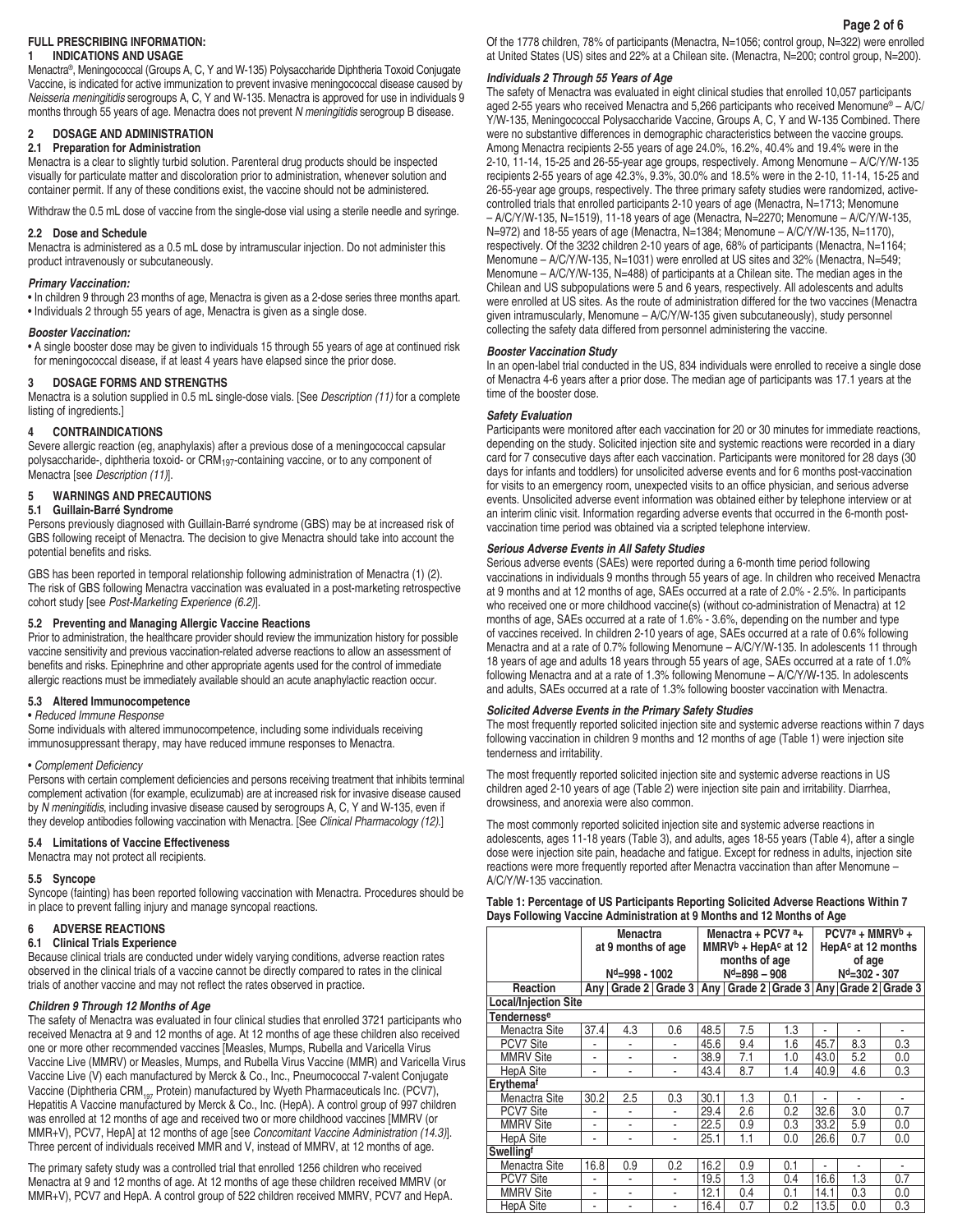| Systemic                  |      |      |     |      |      |     |      |      |     |
|---------------------------|------|------|-----|------|------|-----|------|------|-----|
| Irritability <sup>g</sup> | 56.8 | 23.1 | 2.9 | 62.  | 25.7 | 3.7 | 64.8 | 28.7 | 4.2 |
| Abnormal cryingh          | 33.3 | 8.3  | 2.0 | 40.0 | 11.5 | 2.4 | 39.4 | 10.1 | 0.7 |
| <b>Drowsiness'</b>        | 30.2 | 3.5  | 0.7 | 39.8 | 5.3  | 1.1 | 39.1 | 5.2  | 0.7 |
| Appetite lossi            | 30.2 |      | 1.2 | 35.7 | 7.6  | 2.6 | 31.9 | 6.5  | 0.7 |
| Vomitingk                 | 14.1 | 4.6  | 0.3 | 11.0 | 4.4  | 0.2 | 9.8  | 2.0  | 0.0 |
| Fever                     | 12.2 | 4.5  |     | 24.5 | 11.9 | 2.2 | 21.8 | 7.3  | 2.6 |

- a PCV7 (Prevnar®) = Pneumococcal 7-valent Conjugate Vaccine
- b MMRV (ProQuad®) = Measles, Mumps, Rubella and Varicella Virus Vaccine Live
- $c$  HepA (VAQTA®) = Hepatitis A Vaccine, Inactivated
- $d$  N = The number of participants with available data.
- e Grade 2: cries and protests when injection site is touched, Grade 3: cries when injected limb is moved, or the movement of the injected limb is reduced.
- f Grade 2:  $\geq$  1.0 inches to < 2.0 inches, Grade 3:  $\geq$  2.0 inches.
- g Grade 2: requires increased attention, Grade 3: inconsolable.
- h Grade 2: 1 to 3 hours, Grade 3: > 3 hours.
- i <sup>i</sup> Grade 2: not interested in surroundings or did not wake up for a feed/meal, Grade 3: sleeping most of the time or difficult to wake up.
- j Grade 2: missed 1 or 2 feeds/meals completely, Grade 3: refuses ≥3 feeds/meals or refuses most feeds/meals.
- k Grade 2: 2 to 5 episodes per 24 hours, Grade 3:  $\geq 6$  episodes per 24 hours or requiring parenteral hydration.
- l Grade 2: >38.5°C to ≤39.5°C, Grade 3: >39.5°C.

### **Table 2: Percentage of US Participants 2 Years Through 10 Years of Age Reporting Solicited Adverse Reactions Within 7 Days Following Vaccine Administration**

|                             |      | <b>Menactra</b><br>$N^a = 1156 - 1157$ |         | Menomune - A/C/Y/W-135<br>$N^a = 1027$ |         |         |  |
|-----------------------------|------|----------------------------------------|---------|----------------------------------------|---------|---------|--|
| Reaction                    | Any  | Grade 2                                | Grade 3 | Any                                    | Grade 2 | Grade 3 |  |
| <b>Local/Injection Site</b> |      |                                        |         |                                        |         |         |  |
| Painb                       | 45.0 | 4.9                                    | 0.3     | 26.1                                   | 2.5     | 0.0     |  |
| Redness <sup>c</sup>        | 21.8 | 4.6                                    | 3.9     | 7.9                                    | 0.5     | 0.0     |  |
| Induration <sup>c</sup>     | 18.9 | 3.4                                    | 1.4     | 4.2                                    | 0.6     | 0.0     |  |
| Swellingc                   | 17.4 | 3.9                                    | 1.9     | 2.8                                    | 0.3     | 0.0     |  |
| <b>Systemic</b>             |      |                                        |         |                                        |         |         |  |
| Irritability <sup>d</sup>   | 12.4 | 3.0                                    | 0.3     | 12.2                                   | 2.6     | 0.6     |  |
| Diarrheae                   | 11.1 | 2.1                                    | 0.2     | 11.8                                   | 2.5     | 0.3     |  |
| Drowsinessf                 | 10.8 | 2.7                                    | 0.3     | 11.2                                   | 2.5     | 0.5     |  |
| Anorexiag                   | 8.2  | 1.7                                    | 0.4     | 8.7                                    | 1.3     | 0.8     |  |
| Arthralgiah                 | 6.8  | 0.5                                    | 0.2     | 5.3                                    | 0.7     | 0.0     |  |
| Feveri                      | 5.2  | 1.7                                    | 0.3     | 5.2                                    | 1.7     | 0.2     |  |
| Rashi                       | 3.4  | ۰                                      | ٠       | 3.0                                    | ۰       |         |  |
| Vomitingk                   | 3.0  | 0.7                                    | 0.3     | 2.7                                    | 0.7     | 0.6     |  |
| Seizurel                    | 0.0  |                                        |         | 0.0                                    | ۰       |         |  |

a N = The total number of participants reporting at least one solicited reaction. The median age of participants was 6 years in both vaccine groups.

b Grade 2: interferes with normal activities, Grade 3: disabling, unwilling to move arm.

 $c$  Grade 2: 1.0-2.0 inches, Grade 3: > 2.0 inches.

- d Grade 2: 1-3 hours duration, Grade 3: >3 hours duration.
- e Grade 2: 3-4 episodes, Grade 3: ≥5 episodes.
- f Grade 2: interferes with normal activities, Grade 3: disabling, unwilling to engage in play or interact with others.
- g Grade 2: skipped 2 meals, Grade 3: skipped ≥3 meals.
- h Grade 2: decreased range of motion due to pain or discomfort, Grade 3: unable to move major joints due to pain.
- Oral equivalent temperature; Grade 2:  $38.4^{\circ}$ C to  $39.4^{\circ}$ C, Grade 3:  $\geq 39.5^{\circ}$ C.
- These solicited adverse events were reported as present or absent only.

k Grade 2: 2 episodes, Grade 3:  $\geq$  3 episodes.

Note: During the study Grade 1, Grade 2, and Grade 3 were collected as Mild, Moderate, and Severe respectively.

#### **Table 3: Percentage of Participants 11 Years Through 18 Years of Age Reporting Solicited Adverse Reactions Within 7 Days Following Vaccine Administration With a Single Dose**

|                             |                   | <b>Menactra</b><br>N <sup>a</sup> =2264 - 2265 |                  | Menomune - A/C/Y/W-135<br>$N^a = 970$ |                          |         |  |
|-----------------------------|-------------------|------------------------------------------------|------------------|---------------------------------------|--------------------------|---------|--|
| Reaction                    | Anv               | Grade 2                                        | Grade 3          | Any                                   | Grade 2                  | Grade 3 |  |
| <b>Local/Injection Site</b> |                   |                                                |                  |                                       |                          |         |  |
| Painb                       | 59.2c             | 12.8 <sup>c</sup>                              | 0.3              | 28.7                                  | 2.6                      | 0.0     |  |
| Induration <sup>d</sup>     | 15.7c             | 2.5 <sup>c</sup>                               | 0.3              | 5.2                                   | 0.5                      | 0.0     |  |
| Redness <sup>d</sup>        | 10.9 <sup>c</sup> | 1.6 <sup>c</sup>                               | 0.6 <sup>c</sup> | 5.7                                   | 0.4                      | 0.0     |  |
| Swelling <sup>d</sup>       | 10.8 <sup>c</sup> | 1.9 <sup>c</sup>                               | 0.5 <sup>c</sup> | 3.6                                   | 0.3                      | 0.0     |  |
| Systemic                    |                   |                                                |                  |                                       |                          |         |  |
| Headachee                   | 35.6 <sup>c</sup> | 9.6 <sup>c</sup>                               | 1.1              | 29.3                                  | 6.5                      | 0.4     |  |
| Fatique <sup>e</sup>        | 30.0 <sup>c</sup> | 7.5                                            | 1.1 <sup>c</sup> | 25.1                                  | 6.2                      | 0.2     |  |
| Malaise <sup>e</sup>        | 21.9 <sup>c</sup> | 5.8 <sup>c</sup>                               | 1.1              | 16.8                                  | 3.4                      | 0.4     |  |
| Arthralgiae                 | 17.4 <sup>c</sup> | 3.6 <sup>c</sup>                               | 0.4              | 10.2                                  | 2.1                      | 0.1     |  |
| Diarrheaf                   | 12.0              | 1.6                                            | 0.3              | 10.2                                  | 1.3                      | 0.0     |  |
| Anorexiag                   | 10.7 <sup>c</sup> | 2.0                                            | 0.3              | 7.7                                   | 1.1                      | 0.2     |  |
| Chillse                     | 7.0 <sup>c</sup>  | 1.7 <sup>c</sup>                               | 0.2              | 3.5                                   | 0.4                      | 0.1     |  |
| Feverh                      | 5.1 <sup>c</sup>  | 0.6                                            | 0.0              | 3.0                                   | 0.3                      | 0.1     |  |
| Vomitingi                   | 1.9               | 0.4                                            | 0.3              | 1.4                                   | 0.5                      | 0.3     |  |
| Rashi                       | 1.6               | $\overline{\phantom{m}}$                       | $\overline{a}$   | 1.4                                   | -                        | ٠       |  |
| Seizurel                    | 0.0               | ٠                                              | $\overline{a}$   | 0.0                                   | $\overline{\phantom{m}}$ | ۰       |  |

- $a$  N = The number of participants with available data.
- b Grade 2: interferes with or limits usual arm movement, Grade 3: disabling, unable to move arm. c Denotes *p* <0.05 level of significance. The *p*-values were calculated for each category and severity using Chi Square test.
- d Grade 2: 1.0-2.0 inches, Grade 3: >2.0 inches.
- e Grade 2: interferes with normal activities, Grade 3: requiring bed rest.
- Grade 2: 3-4 episodes, Grade 3:  $\geq$  5 episodes.
- g Grade 2: skipped 2 meals, Grade 3: skipped ≥3 meals.
- h Oral equivalent temperature; Grade 2: 38.5°C to 39.4°C, Grade 3: ≥39.5°C.
- Grade 2: 2 episodes, Grade 3:  $\geq$  3 episodes.
- These solicited adverse events were reported as present or absent only.

Note: During the study Grade 1, Grade 2, and Grade 3 were collected as Mild, Moderate, and Severe respectively.

#### **Table 4: Percentage of Participants 18 Years Through 55 Years of Age Reporting Solicited Adverse Reactions Within 7 Days Following Vaccine Administration With a Single Dose**

|                             |                   | Menactra                 |                  | Menomune - A/C/Y/W-135 |                          |         |  |
|-----------------------------|-------------------|--------------------------|------------------|------------------------|--------------------------|---------|--|
|                             |                   | $N^a = 1371$             |                  |                        | $N^a = 1159$             |         |  |
| Reaction                    | Any               | Grade 2                  | Grade 3          | Any                    | Grade 2                  | Grade 3 |  |
| <b>Local/Injection Site</b> |                   |                          |                  |                        |                          |         |  |
| Painb                       | 53.9c             | 11.3 <sup>c</sup>        | 0.2              | 48.1                   | 3.3                      | 0.1     |  |
| Induration <sup>d</sup>     | 17.1c             | 3.4 <sup>c</sup>         | 0.7 <sup>c</sup> | 11.0                   | 1.0                      | 0.0     |  |
| Redness <sup>d</sup>        | 14.4              | 2.9                      | 1.1 <sup>c</sup> | 16.0                   | 1.9                      | 0.1     |  |
| Swellingd                   | 12.6 <sup>c</sup> | 2.3 <sup>c</sup>         | 0.9 <sup>c</sup> | 7.6                    | 0.7                      | 0.0     |  |
| <b>Systemic</b>             |                   |                          |                  |                        |                          |         |  |
| Headachee                   | 41.4              | 10.1                     | 1.2              | 41.8                   | 8.9                      | 0.9     |  |
| Fatigue <sup>e</sup>        | 34.7              | 8.3                      | 0.9              | 32.3                   | 6.6                      | 0.4     |  |
| Malaise <sup>e</sup>        | 23.6              | 6.6 <sup>c</sup>         | 1.1              | 22.3                   | 4.7                      | 0.9     |  |
| Arthralgiae                 | 19.8c             | 4.7 <sup>c</sup>         | 0.3              | 16.0                   | 2.6                      | 0.1     |  |
| Diarrheaf                   | 16.0              | 2.6                      | 0.4              | 14.0                   | 2.9                      | 0.3     |  |
| Anorexiag                   | 11.8              | 2.3                      | 0.4              | 9.9                    | 1.6                      | 0.4     |  |
| Chillse                     | 9.7 <sup>c</sup>  | 2.1 <sup>c</sup>         | 0.6 <sup>c</sup> | 5.6                    | 1.0                      | 0.0     |  |
| Vomitingh                   | 2.3               | 0.4                      | 0.2              | 1.5                    | 0.2                      | 0.4     |  |
| Feveri                      | 1.5 <sup>c</sup>  | 0.3                      | 0.0              | 0.5                    | 0.1                      | 0.0     |  |
| Rashi                       | 1.4               | ٠                        | ۰                | 0.8                    | $\overline{\phantom{m}}$ | ۰       |  |
| Seizurei                    | 0.0               | $\overline{\phantom{m}}$ | ۰                | 0.0                    | $\overline{\phantom{m}}$ |         |  |

 $a \, N$  = The number of participants with available data.

b Grade 2: interferes with or limits usual arm movement, Grade 3: disabling, unable to move arm.

- c Denotes *p* <0.05 level of significance. The *p*-values were calculated for each category and severity using Chi Square test.
- $d$  Grade 2: 1.0-2.0 inches, Grade 3: > 2.0 inches.
- e Grade 2: interferes with normal activities, Grade 3: requiring bed rest.
- f Grade 2: 3-4 episodes, Grade 3:  $\geq$  5 episodes.
- g Grade 2: skipped 2 meals, Grade 3: skipped ≥3 meals.
- h Grade 2: 2 episodes, Grade 3: ≥3 episodes.
- i Oral equivalent temperature; Grade 2: 39.0°C to 39.9°C, Grade 3: ≥40.0°C.
- These solicited adverse events were reported as present or absent only.

Note: During the study Grade 1, Grade 2, and Grade 3 were collected as Mild, Moderate, and Severe respectively.

#### *Solicited Adverse Events in a Booster Vaccination Study*

For a description of the study design and number of participants, [see *Clinical Trials Experience,*  Booster Vaccination Study (6.1)]. The most common solicited injection site and systemic reactions within 7 days of vaccination were pain (60.2%) and myalgia (42.8%), respectively. Overall rates of solicited injection site reactions and solicited systemic reactions were similar to those observed in adolescents and adults after a single Menactra dose. The majority of solicited reactions were Grade 1 or 2 and resolved within 3 days.

### *Adverse Events in Concomitant Vaccine Studies*

**Solicited Injection Site and Systemic Reactions when Given with Routine Pediatric Vaccines** For a description of the study design and number of participants, [see *Clinical Trials Experience (6.1), Concomitant Vaccine Administration (14.3)*]. In the primary safety study, 1378 US children were enrolled to receive Menactra alone at 9 months of age and Menactra plus one or more other routinely administered vaccines (MMRV, PCV7 and HepA) at 12 months of age (N=961). Another group of children received two or more routinely administered vaccines (MMRV, PCV7 and HepA) (control group, n=321) at 12 months of age. The frequency of occurrence of solicited adverse events is presented in Table 1. Participants who received Menactra and the concomitant vaccines at 12 months of age described above reported similar frequencies of tenderness, redness and swelling at the Menactra injection site and at the concomitant vaccine injection sites. Tenderness was the most frequent injection site reaction (48%, 39%, 46% and 43% at the Menactra, MMRV, PCV7 and HepA sites, respectively). Irritability was the most frequent systemic reaction, reported in 62% of recipients of Menactra plus concomitant vaccines, and 65% of the control group. [See *Concomitant Vaccine Administration (14.3)*.]

In a randomized, parallel group, US multi-center clinical trial conducted in children 4 through 6 years of age, Menactra was administered as follows: 30 days after concomitant DAPTACEL®, Diphtheria and Tetanus Toxoids and Acellular Pertussis Vaccine Adsorbed, (DTaP), manufactured by Sanofi Pasteur Limited + IPOL®, Poliovirus Vaccine Inactivated, (IPV), manufactured by Sanofi Pasteur SA [Group A]; concomitantly with DAPTACEL followed 30 days later by IPV [Group B]; concomitantly with IPV followed 30 days later by DAPTACEL [Group C]. Solicited injection site and systemic reactions were recorded in a diary card for 7 consecutive days after each vaccination. For all study groups, the most frequently reported solicited local reaction at the Menactra site was pain: 52.2%, 60.9% and 56.0% of participants in Groups A,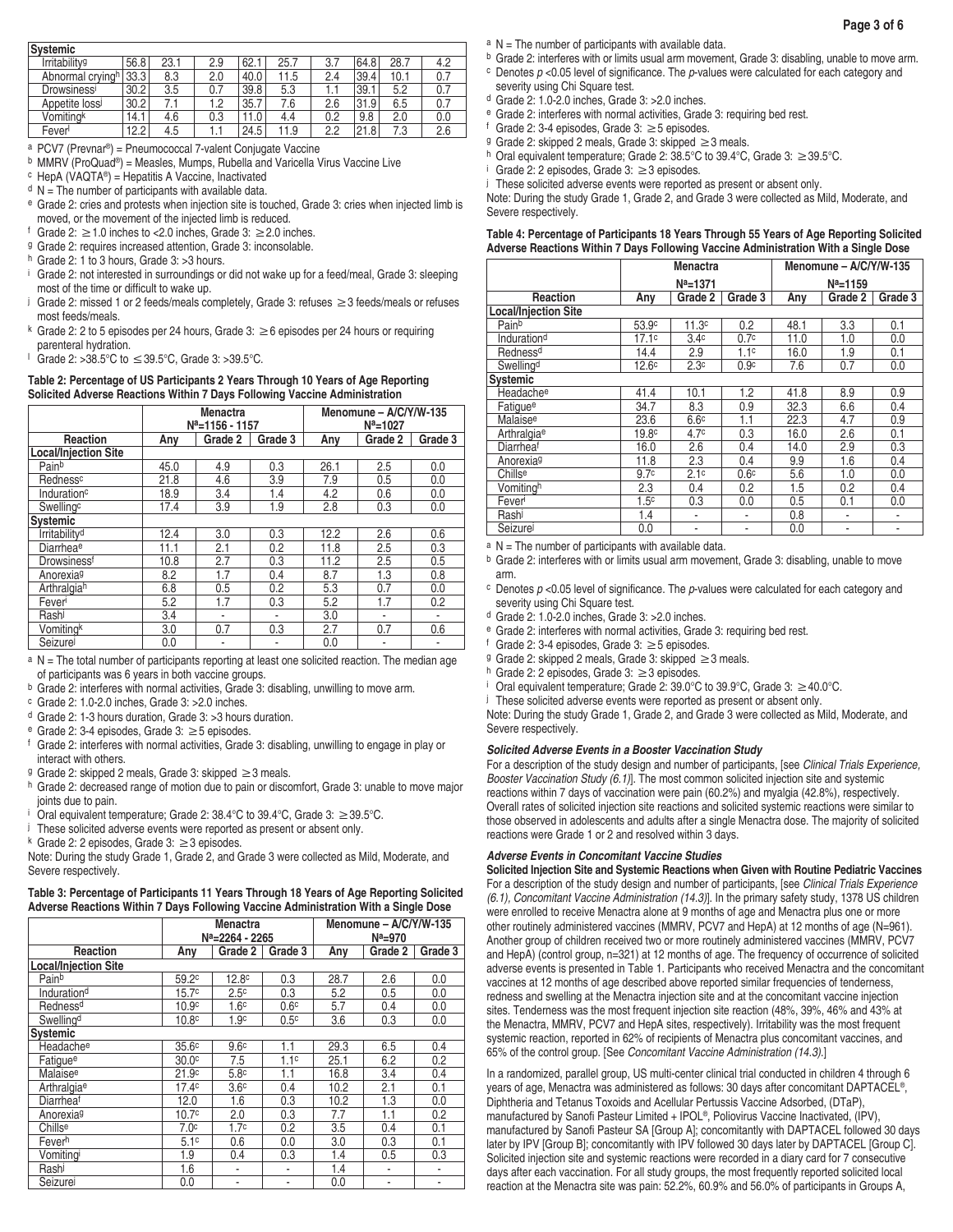B and C, respectively. For all study groups, the most frequently reported systemic reaction following the administration of Menactra alone or with the respective concomitant vaccines was myalgia: 24.2%, 37.3% and 26.7% of participants in Groups A, B and C, respectively. Fever >39.5°C occurred at <1.0% in all groups. [See *Concomitant Vaccine Administration (14.3)*.]

#### **Solicited Injection Site and Systemic Reactions when Given with Tetanus and Diphtheria Toxoid Adsorbed Vaccine**

In a clinical study, rates of local and systemic reactions after Menactra and Tetanus and Diphtheria Toxoid Adsorbed (Td) vaccine manufactured by Sanofi Pasteur Inc. were compared [see *Drug Interactions (7)*, and *Concomitant Vaccine Administration (14.3)* for study description]. Injection site pain was reported more frequently after Td vaccination than after Menactra vaccination (71% versus 53%). The overall rate of systemic adverse events was higher when Menactra and Td vaccines were given concomitantly than when Menactra was administered 28 days after Td vaccine (59% versus 36%). In both groups, the most common reactions were headache (Menactra + Td vaccine, 36%; Td vaccine + Placebo, 34%; Menactra alone, 22%) and fatigue (Menactra + Td vaccine, 32%; Td vaccine + Placebo, 29%; Menactra alone, 17%). Fever  $≥$ 40.0°C occurred at  $≤$ 0.5% in all groups.

### **Solicited Injection Site and Systemic Reactions when Given with Typhoid Vi Polysaccharide Vaccine**

In a clinical study, rates of local and systemic reactions after Menactra and Typhim Vi® [Typhoid Vi Polysaccharide Vaccine] (Typhoid), produced by Sanofi Pasteur SA were compared [see *Drug Interactions (7)* and *Concomitant Vaccine Administration (14.3)*] for a description of the concomitantly administered vaccine, study design and number of participants. More participants experienced pain after Typhoid vaccination than after Menactra vaccination (Typhoid + Placebo, 76% versus Menactra + Typhoid, 47%). The majority (70%-77%) of injection site solicited reactions for both groups at either injection site were reported as Grade 1 and resolved within 3 days post-vaccination. In both groups, the most common systemic reaction was headache (Menactra + Typhoid, 41%; Typhoid + Placebo, 42%; Menactra alone, 33%) and fatigue (Menactra + Typhoid, 38%; Typhoid + Placebo, 35%; Menactra alone, 27%). Fever ≥40.0°C and seizures were not reported in either group.

#### **6.2 Post-Marketing Experience**

In addition to reports in clinical trials, worldwide voluntary adverse events reports received since market introduction of Menactra are listed below. This list includes serious events and/or events which were included based on severity, frequency of reporting or a plausible causal connection to Menactra. Because these events were reported voluntarily from a population of uncertain size, it is not possible to reliably estimate their frequency or establish a causal relationship to vaccination.

- Blood and Lymphatic System Disorders Lymphadenopathy
- Immune System Disorders
- Hypersensitivity reactions such as anaphylaxis/anaphylactic reaction, wheezing, difficulty breathing, upper airway swelling, urticaria, erythema, pruritus, hypotension
- Nervous System Disorders

Guillain-Barré syndrome, paraesthesia, vasovagal syncope, dizziness, convulsion, facial palsy, acute disseminated encephalomyelitis, transverse myelitis

- *Musculoskeletal and Connective Tissue Disorders* Myalgia
- *General Disorders and Administrative Site Conditions*

Large injection site reactions, extensive swelling of the injected limb (may be associated with erythema, warmth, tenderness or pain at the injection site).

### *Post-marketing Safety Study*

The risk of GBS following receipt of Menactra was evaluated in a US retrospective cohort study using healthcare claims data from 9,578,688 individuals 11 through 18 years of age, of whom 1,431,906 (15%) received Menactra. Of 72 medical chart-confirmed GBS cases, none had received Menactra within 42 days prior to symptom onset. An additional 129 potential cases of GBS could not be confirmed or excluded due to absent or insufficient medical chart information. In an analysis that took into account the missing data, estimates of the attributable risk of GBS ranged from 0 to 5 additional cases of GBS per 1,000,000 vaccinees within the 6-week period following vaccination.

### **7 DRUG INTERACTIONS**

### **7.1 Concomitant Administration with Other Vaccines**

Menactra vaccine was concomitantly administered with Typhim Vi® [Typhoid Vi Polysaccharide Vaccine] (Typhoid) and Tetanus and Diphtheria Toxoids Adsorbed, For Adult Use (Td) vaccine, in individuals 18 through 55 and 11 through 17 years of age, respectively. In children 4 through 6 years of age, Menactra was co-administered with DAPTACEL, and in children younger than 2 years of age, Menactra was co-administered with one or more of the following vaccines: PCV7, MMR, V, MMRV, or HepA [see *Clinical Studies (14)* and *Adverse Reactions (6)*].

When Menactra and DAPTACEL are to be administered to children 4 through 6 years of age, preference should be given to simultaneous administration of the 2 vaccines or administration of Menactra prior to DAPTACEL. Administration of Menactra one month after DAPTACEL has been shown to reduce meningococcal antibody responses to Menactra. Data are not available to evaluate the immune response to Menactra administered to younger children following DAPTACEL or to Menactra administered to persons <11 years of age following other diphtheria toxoid-containing vaccines [see *Clinical Studies (14.3)*].

Pneumococcal antibody responses to some serotypes in PCV7 were decreased following coadministration of Menactra and PCV7 [see *Concomitant Vaccine Administration (14.3)*].

Do not mix Menactra with other vaccines in the same syringe. When Menactra is administered concomitantly with other injectable vaccines, the vaccines should be administered with different syringes and given at separate injection sites.

### **7.2 Immunosuppressive Therapies**

Immunosuppressive therapies, including irradiation, antimetabolites, alkylating agents, cytotoxic drugs, and corticosteroids (used in greater than physiologic doses) may reduce the immune response to vaccines.

### **8 USE IN SPECIFIC POPULATIONS**

# **8.1 Pregnancy**

# Pregnancy Exposure Registry

There is a pregnancy exposure registry that monitors pregnancy outcomes in women exposed to Menactra during pregnancy. To enroll in or obtain information about the registry, call Sanofi Pasteur at 1-800-822-2463.

### Risk Summary

All pregnancies have a risk of birth defect, loss, or other adverse outcomes. In the US general population, the estimated background risk of major birth defects and miscarriage in clinically recognized pregnancies is 2% to 4% and 15% to 20%, respectively. There are no adequate and well-controlled studies of Menactra administration in pregnant women in the US. Available data suggest that rates of major birth defects and miscarriage in women who received Menactra 30 days prior to pregnancy or during pregnancy are consistent with estimated background rates.

A developmental toxicity study was performed in female mice given 0.1 mL (in divided doses) of Menactra prior to mating and during gestation (a single human dose is 0.5 mL). The study revealed no evidence of harm to the fetus due to Menactra [see *Animal Data (8.1)*].

#### **Data**

### *Human Data*

A pregnancy registry spanning 11 years (2005-2016) included 222 reports of exposure to Menactra from 30 days before or at any time during pregnancy. Of these reports, 87 had known pregnancy outcomes available and were enrolled in the pregnancy registry prior to the outcomes being known. Outcomes among these prospectively followed pregnancies included 2 major birth defects and 6 miscarriages.

### *Animal Data*

A developmental toxicity study was performed in female mice. The animals were administered 0.1 mL of Menactra (in divided doses) at each of the following time points: 14 days prior to mating, and on Days 6 and 18 of gestation (a single human dose is 0.5 mL). There were no vaccine-related fetal malformations or variations, and no adverse effects on pre-weaning development observed in the study.

### **8.2 Lactation**

### Risk Summary

The developmental and health benefits of breastfeeding should be considered along with the mother's clinical need for Menactra and any potential adverse effects on the breastfed child from Menactra. Data are not available to assess the effects of Menactra on the breastfed infant or on milk production/excretion.

### **8.4 Pediatric Use**

Menactra is not approved for use in infants under 9 months of age. Available data show that infants administered three doses of Menactra (at 2, 4, and 6 months of age) had diminished responses to each meningococcal vaccine serogroup compared to older children given two doses at 9 and 12 months of age.

### **8.5 Geriatric Use**

Safety and effectiveness of Menactra in adults older than 55 years of age have not been established.

### **11 DESCRIPTION**

Menactra is a sterile, intramuscularly administered vaccine that contains *N meningitidis* serogroup A, C, Y and W-135 capsular polysaccharide antigens individually conjugated to diphtheria toxoid protein. *N meningitidis* A, C, Y and W-135 strains are cultured on Mueller Hinton agar (3) and grown in Watson Scherp (4) media containing casamino acid. The polysaccharides are extracted from the *N meningitidis* cells and purified by centrifugation, detergent precipitation, alcohol precipitation, solvent extraction and diafiltration. To prepare the polysaccharides for conjugation, they are depolymerized, derivatized, and purified by diafiltration. Diphtheria toxin is derived from Corynebacterium diphtheriae grown in modified culture medium containing hydrolyzed casein (5) and is detoxified using formaldehyde. The diphtheria toxoid protein is purified by ammonium sulfate fractionation and diafiltration. The derivatized polysaccharides are covalently linked to diphtheria toxoid and purified by serial diafiltration. The four meningococcal components, present as individual serogroup-specific glycoconjugates, compose the final formulated vaccine. No preservative or adjuvant is added during manufacture. Each 0.5 mL dose may contain residual amounts of formaldehyde of less than 2.66 mcg (0.000532%), by calculation. Potency of Menactra is determined by quantifying the amount of each polysaccharide antigen that is conjugated to diphtheria toxoid protein and the amount of unconjugated polysaccharide present.

Menactra is manufactured as a sterile, clear to slightly turbid liquid. Each 0.5 mL dose of vaccine is formulated in sodium phosphate buffered isotonic sodium chloride solution to contain 4 mcg each of meningococcal A, C, Y and W-135 polysaccharides conjugated to approximately 48 mcg of diphtheria toxoid protein carrier.

The vial stopper is not made with natural rubber latex.

# **12 CLINICAL PHARMACOLOGY**

### **12.1 Mechanism of Action**

The presence of bactericidal anti-capsular meningococcal antibodies has been associated with protection from invasive meningococcal disease (6) (7). Menactra induces the production of bactericidal antibodies specific to the capsular polysaccharides of serogroups A, C, Y and W-135.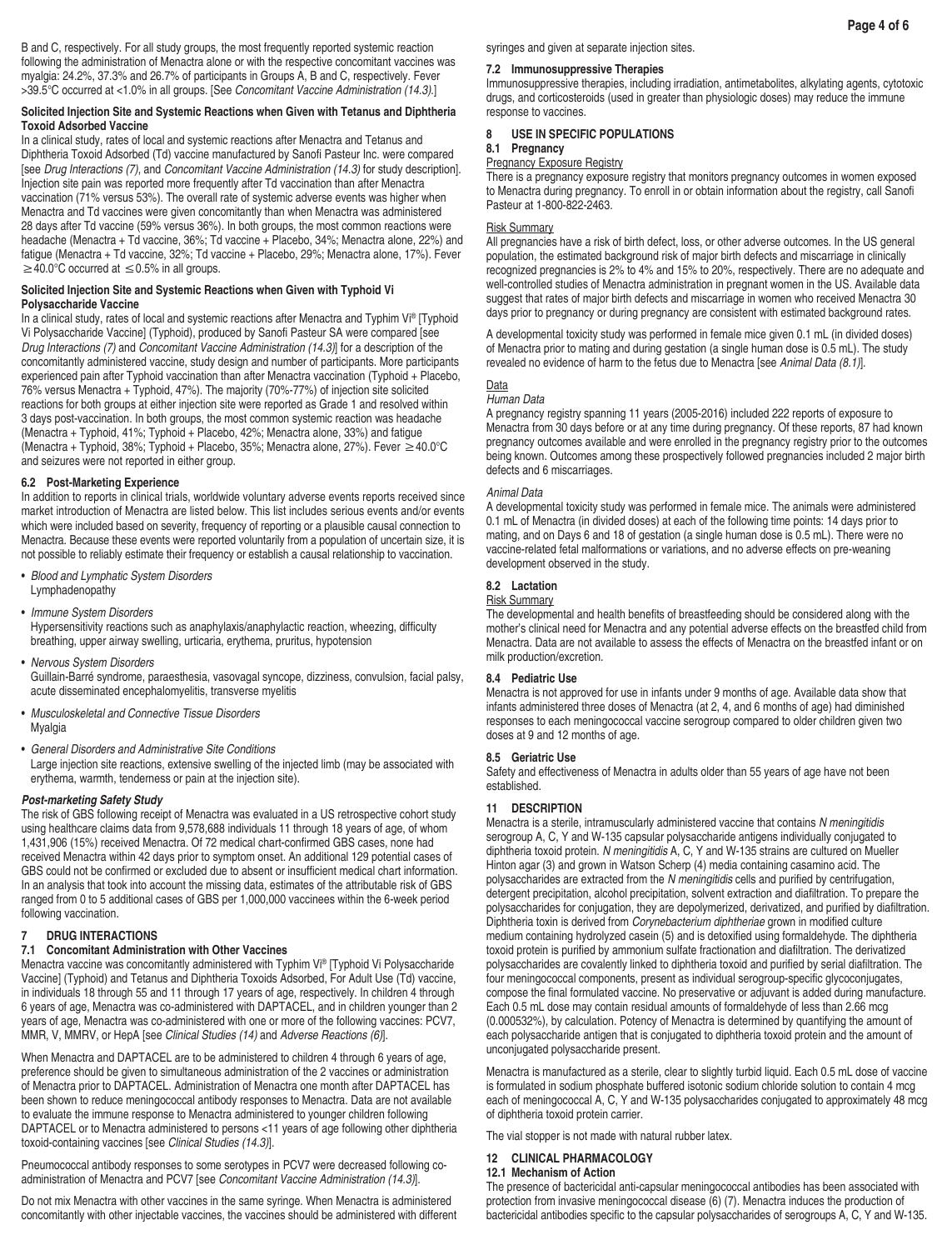### **13 NON-CLINICAL TOXICOLOGY**

### **13.1 Carcinogenesis, Mutagenesis, Impairment of Fertility**

Menactra has not been evaluated for carcinogenic or mutagenic potential, or for impairment of male fertility. A developmental animal toxicity study showed that Menactra had no effects on female fertility in mice [see Pregnancy (8.1)].

# **14 CLINICAL STUDIES**

# **14.1 Efficacy**

The serum bactericidal assay (SBA) used to test sera contained an exogenous complement source that was either human (SBA-H) or baby rabbit (SBA-BR). (8)

The response to vaccination following two doses of vaccine administered to children 9 and 12 months of age and following one dose of vaccine administered to children 2 through 10 years of age was evaluated by the proportion of participants having an SBA-H antibody titer of 1:8 or greater, for each serogroup. In individuals 11 through 55 years of age, the response to vaccination with a single dose of vaccine was evaluated by the proportion of participants with a 4-fold or greater increase in bactericidal antibody to each serogroup as measured by SBA-BR. For individuals 2 through 55 years of age, vaccine efficacy after a single dose was inferred from the demonstration of immunologic equivalence to a US-licensed meningococcal polysaccharide vaccine, Menomune – A/C/Y/W-135 vaccine as assessed by SBA.

## **14.2 Immunogenicity**

## *Children 9 through 12 Months of Age*

In a randomized, US, multi-center trial, children received Menactra at 9 months and 12 months of age. The first Menactra dose was administered alone, followed by a second Menactra dose given alone (N=404), or with MMRV (N=302), or with PCV7 (N=422). For all participants, sera were obtained approximately 30 days after last vaccination. There were no substantive differences in demographic characteristics between the vaccine groups. The median age range for administration of the first dose of Menactra was 278-279 days of age.

### **Table 5: Bactericidal Antibody Responsesa 30 Days Following a Second Dose of Menactra Administered Alone or Concomitantly Administered with MMRV or PCV7 at 12 Months of Age**

|           |                      |       | Vaccinations administered at 12 months of age following a dose of<br>Menactra at 9 months of age |       |                 |       |                       |  |  |  |  |  |
|-----------|----------------------|-------|--------------------------------------------------------------------------------------------------|-------|-----------------|-------|-----------------------|--|--|--|--|--|
|           |                      |       | <b>Menactra</b>                                                                                  |       | Menactra + MMRV |       | Menactra + PCV7       |  |  |  |  |  |
|           |                      |       | (N=272-277)b                                                                                     |       | (N=177-180)b    |       | (N=264-267)b          |  |  |  |  |  |
| Serogroup |                      |       | $(95%$ CI) <sup>c</sup>                                                                          |       | (95% CI)°       |       | $(95\% \text{ Cl})^c$ |  |  |  |  |  |
| А         | $% \ge 1:8^d$        | 95.6  | (92.4; 97.7)                                                                                     | 92.7  | (87.8; 96.0)    | 90.5  | (86.3; 93.8)          |  |  |  |  |  |
|           | <b>GMT</b>           | 54.9  | (46.8; 64.5)                                                                                     | 52.0  | (41.8; 64.7)    | 41.0  | (34.6; 48.5)          |  |  |  |  |  |
| C         | % ≥1:8 <sup>d</sup>  | 100.0 | (98.7; 100.0)                                                                                    | 98.9  | (96.0; 99.9)    | 97.8  | (95.2; 99.2)          |  |  |  |  |  |
|           | <b>GMT</b>           | 141.8 | (123.5; 162.9)                                                                                   | 161.9 | (136.3; 192.3)  | 109.5 | (94.1; 127.5)         |  |  |  |  |  |
| ٧         | $% > 1:8^d$          | 96.4  | (93.4; 98.2)                                                                                     | 96.6  | (92.8; 98.8)    | 95.1  | (91.8; 97.4)          |  |  |  |  |  |
|           | <b>GMT</b>           | 52.4  | (45.4; 60.6)                                                                                     | 60.2  | (50.4; 71.7)    | 39.9  | (34.4; 46.2)          |  |  |  |  |  |
| W 135     | % ≥ 1:8 <sup>d</sup> | 86.4  | (81.8; 90.3)                                                                                     | 88.2  | (82.5; 92.5)    | 81.2  | (76.0; 85.7)          |  |  |  |  |  |
|           | <b>GMT</b>           | 24.3  | (20.8; 28.3)                                                                                     | 27.9  | (22.7; 34.3)    | 17.9  | (15.2; 21.0)          |  |  |  |  |  |

a Serum bactericidal assay with an exogenous human complement (SBA-H) source.

b N=Number of participants with at least one valid serology result from a blood sample obtained between Days 30 to 44 post vaccination.

c 95% CIs for the proportions are calculated based on the Clopper-Pearson Exact method and normal approximation for that of the GMTs.

d The proportion of participants achieving an SBA-H titer of at least 1:8 thirty days after the second dose of Menactra.

Administration of Menactra to children at 12 months and 15 months of age was evaluated in a US study. Prior to the first dose, 33.3% [n=16/48] of participants had an SBA-H titer ≥1:8 to Serogroup A, and 0-2% [n=0-1 of 50-51] to Serogroups C, Y and W-135. After the second dose, percentages of participants with an SBA-H titer ≥ 1:8 were: 85.2%, Serogroup A [n=46/54]; 100.0%, Serogroup C [n=54/54]; 96.3%, Serogroup Y [n=52/54]; 96.2%, Serogroup W-135 [n=50/52].

## *Individuals 2 through 55 Years of Age*

Immunogenicity was evaluated in three comparative, randomized, US, multi-center, active controlled clinical trials that enrolled children (2 through 10 years of age), adolescents (11 through 18 years of age), and adults (18 through 55 years of age). Participants received a single dose of Menactra (N=2526) or Menomune – A/C/Y/W-135 (N=2317). For all age groups studied, sera were obtained before and approximately 28 days after vaccination. [Blinding procedures for safety assessments are described in *Adverse Reactions (6)*.]

In each of the trials, there were no substantive differences in demographic characteristics between the vaccine groups, between immunogenicity subsets or the overall study population. In the study of children 2 through 10 years of age, the median age of participants was 3 years; 95% completed the study. In the adolescent trial, the median age for both groups was 14 years; 99% completed the study. In the adult trial, the median age for both groups was 24 years; 94% completed the study.

# *Immunogenicity in Children 2 through 10 Years of Age*

Of 1408 enrolled children 2 through 10 years of age, immune responses evaluated in a subset of Menactra participants (2 through 3 years of age, n=52; 4-10 years of age, n=84) and Menomune – A/C/Y/W-135 participants (2 through 3 years of age, n=53; 4-10 years of age, n=84) were comparable for all four serogroups (Table 6).

**Table 6: Comparison of Bactericidal Antibody Responsesa to Menactra and Menomune – A/C/Y/W-135 28 Days after Vaccination for a Subset of Participants 2 through 3 Years of Age and 4 through 10 Years of Age**

|           |                      |                 | Ages 2 through 3 Years |    |                          | Ages 4 through 10 Years |                       |                          |                       |
|-----------|----------------------|-----------------|------------------------|----|--------------------------|-------------------------|-----------------------|--------------------------|-----------------------|
|           |                      | <b>Menactra</b> |                        |    | Menomune-<br>A/C/Y/W-135 |                         | <b>Menactra</b>       | Menomune-<br>A/C/Y/W-135 |                       |
|           |                      |                 | $N^{b=48-52}$          |    | $Nb=50-53$               |                         | $Nb=84$               |                          | $Nb=84$               |
| Serogroup |                      |                 | $(95\% \text{ Cl})^c$  |    | $(95\% \text{ Cl})^c$    |                         | (95% CI) <sup>c</sup> |                          | (95% CI) <sup>c</sup> |
| А         | % ≥ 1:8 <sup>d</sup> | 73              | (59, 84)               | 64 | (50, 77)                 | 81                      | (71, 89)              | 55                       | (44, 66)              |
|           | <b>GMT</b>           | 10              | (8.13)                 | 10 | (7, 12)                  | 19                      | (14.26)               |                          | (6, 9)                |
| c         | % ≥1:8 <sup>d</sup>  | 63              | (48, 76)               | 38 | (25, 53)                 | 79                      | (68,87)               | 48                       | (37, 59)              |
|           | <b>GMT</b>           | 27              | (14,52)                | 11 | (5,21)                   | 28                      | (19.41)               | 12                       | (7,18)                |
| ۷         | % ≥ 1:8 <sup>d</sup> | 88              | (75.95)                | 73 | (59.84)                  | 99                      | (94.100)              | 92                       | (84.97)               |
|           | GMT                  | 51              | (31.84)                | 18 | (11.27)                  | 99                      | (75,132)              | 46                       | (33,66)               |
| W 135     | $% \ge 1:8^d$        | 63              | (47.76)                | 33 | (20, 47)                 | 85                      | (75, 92)              | 79                       | (68, 87)              |
|           | <b>GMT</b>           | 15              | (9,25)                 | 5  | (3,6)                    | 24                      | (18, 33)              | 20                       | (14, 27)              |

a Serum bactericidal assay with an exogenous human complement (SBA-H) source.

b N=Number of subset participants with at least one valid serology result at Day 0 and Day 28. c The 95% CI for the Geometric Mean Titer (GMT) was calculated based on an approximation to the normal distribution.

d The proportion of participants achieving an SBA-H titer of at least 1:8 was assessed using a 10% non-inferiority margin and a one-sided Type 1 error rate of 0.025.

In the subset of participants 2 through 3 years of age with undetectable pre-vaccination titers (ie, SBA-H titers <1:4 at Day 0), seroconversion rates (defined as the proportions of participants with SBA-H titers  $\geq$  1:8 by Day 28) were similar between the Menactra and Menomune – A/C/Y/W-135 recipients. Menactra participants achieved seroconversion rates of: 57%, Serogroup A (n=12/21); 62%, Serogroup C (n=29/47); 84%, Serogroup Y (n=26/31); 53%, Serogroup W-135 (n=20/38). The seroconversion rates for Menomune – A/C/Y/W-135 recipients were: 55%, Serogroup A (n=16/29); 30%, Serogroup C (n=13/43); 57%, Serogroup Y (n=17/30); 26%, Serogroup W-135 (n=11/43).

In the subset of participants 4 through 10 years of age with undetectable pre-vaccination titers (ie, SBA-H titers <1:4 at Day 0), seroconversion rates (defined as the proportions of participants with SBA-H titers  $\geq$  1:8 by Day 28) were similar between the Menactra and Menomune – A/C/Y/W-135 recipients. Menactra participants achieved seroconversion rates of: 69%, Serogroup A (n=11/16); 81%, Serogroup C (n=50/62); 98%, Serogroup Y (n=45/46); 69%, Serogroup W-135 (n=27/39). The seroconversion rates for Menomune – A/C/Y/W-135 recipients were: 48%, Serogroup A (n=10/21); 38%, Serogroup C (n=19/50); 84%, Serogroup Y (n=38/45); 68%, Serogroup W-135 (n=26/38).

# *Immunogenicity in Adolescents 11 through 18 Years of Age*

Results from the comparative clinical trial conducted in 881 adolescents aged 11 through 18 years showed that the immune responses to Menactra and Menomune – A/C/Y/W-135 were similar for all four serogroups (Table 7).

In participants with undetectable pre-vaccination titers (ie, SBA-BR titers <1:8 at Day 0), seroconversion rates (defined as the proportions of participants achieving a ≥4-fold rise in SBA-BR titers by Day 28) were similar between the Menactra and Menomune – A/C/Y/W-135 recipients. Menactra participants achieved seroconversion rates of: 100%, Serogroup A (n=81/81); 99%, Serogroup C (n=153/155); 98%, Serogroup Y (n=60/61); 98%, Serogroup W-135 (n=161/164). The seroconversion rates for Menomune – A/C/Y/W-135 recipients were: 100%, Serogroup A (n=93/93); 99%, Serogroup C (n=151/152); 100%, Serogroup Y (n=47/47); 99%, Serogroup W-135 (n=138/139).

# *Immunogenicity in Adults 18 through 55 Years of Age*

Results from the comparative clinical trial conducted in 2554 adults aged 18 through 55 years showed that the immune responses to Menactra and Menomune – A/C/Y/W-135 were similar for all four serogroups (Table 7).

# **Table 7: Comparison of Bactericidal Antibody Responsesa to Menactra and Menomune – A/C/Y/W-135 28 Days after Vaccination for Participants 11 through 18 Years of Age and 18 through 55 Years of Age**

|           |                        | Ages 11 through 18 Years |                       |                                     |                       |              | Ages 18 through 55 Years |              |                       |  |
|-----------|------------------------|--------------------------|-----------------------|-------------------------------------|-----------------------|--------------|--------------------------|--------------|-----------------------|--|
|           |                        |                          | <b>Menactra</b>       |                                     | Menomune -            |              | <b>Menactra</b>          | Menomune-    |                       |  |
|           |                        |                          |                       |                                     | A/C/Y/W-135           |              |                          |              | A/C/Y/W-135           |  |
|           |                        | $N^{b=423}$              |                       | $Nb=423$                            |                       | $N^{b=1280}$ |                          | $N^{b=1098}$ |                       |  |
| Serogroup |                        |                          | (95% CI) <sup>c</sup> |                                     | (95% CI) <sup>c</sup> |              | (95% CI) <sup>c</sup>    |              | (95% CI) <sup>c</sup> |  |
| A         | $% \geq 4$ -           | 92.7                     | (89.8,                | 92.4                                | (89.5,                |              | $80.5$ (78.2, 82.6)      | 84.6         | (82.3,                |  |
|           | fold rise <sup>d</sup> |                          | 95.0)                 |                                     | 94.8)                 |              |                          |              | 86.7                  |  |
|           | <b>GMT</b>             | 5483                     | (4920,                | 3246                                | (2910,                | 3897         | (3647,                   | 4114         | (3832,                |  |
|           |                        |                          | 6111)                 |                                     | 3620)                 |              | 4164)                    |              | 4417)                 |  |
| C         | % ≥4-                  | 91.7                     | (88.7,                | 88.7                                | (85.2,                | 88.5         | (86.6, 90.2)             | 89.7         | (87.8,                |  |
|           | fold rise <sup>d</sup> |                          | 94.2)                 |                                     | 91.5)                 |              |                          |              | 91.4)                 |  |
|           | <b>GMT</b>             | 1924                     | (1662,                | 1639                                | (1406,                | 3231         | (2955,                   | 3469         | (3148,                |  |
|           |                        |                          | 2228)                 |                                     | 1911)                 |              | 3533)                    |              | 3823)                 |  |
| Υ         | % ≥4-                  | 81.8                     | (77.8,                | (76.0,<br>80.1<br>73.5 (71.0, 75.9) | 79.4                  | (76.9,       |                          |              |                       |  |
|           | fold rise <sup>d</sup> |                          | 85.4)                 |                                     | 83.8)                 |              |                          |              | 81.8)                 |  |
|           | <b>GMT</b>             | 1322                     | (1162,                | 1228                                | (1088,                | 1750         | (1597,                   | 2449         | (2237,                |  |
|           |                        |                          | 1505)                 |                                     | 1386)                 |              | 1918)                    |              | 2680)                 |  |
| W 135     | % ≥4-                  | 96.7                     | (94.5,                | 95.3                                | (92.8,                | 89.4         | (87.6, 91.0)             | 94.4         | (92.8,                |  |
|           | fold rise <sup>d</sup> |                          | 98.2)                 |                                     | 97.1)                 |              |                          |              | 95.6)                 |  |
|           | <b>GMT</b>             | 1407                     | (1232,                | 1545                                | (1384,                | 1271         | (1172,                   | 1871         | (1723,                |  |
|           |                        |                          | 1607)                 |                                     | 1725)                 |              | 1378)                    |              | 2032)                 |  |